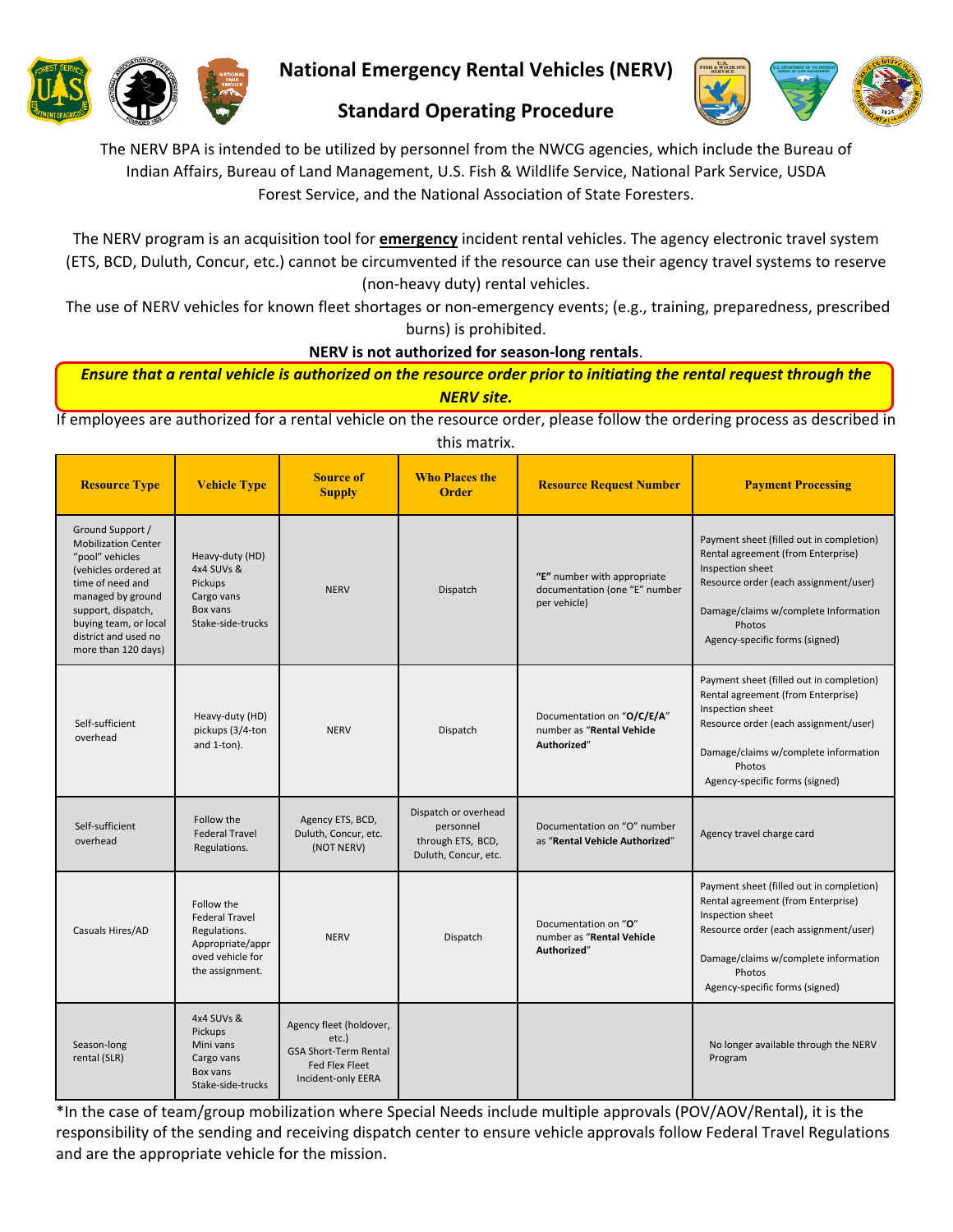## **Casual Hire/AD**

All Casual Hires must be approved to drive Agency Owned Vehicles, including Rentals (e.g., [https://gacc.nifc.gov/nwcc/districts/COIDC/docs/ADweb/Driver-Casual-Responsibilities.pdf \)](https://gacc.nifc.gov/nwcc/districts/COIDC/docs/ADweb/Driver-Casual-Responsibilities.pdf)

Ensure that the Single Resource Casual Hire Information form is appropriately marked for rental vehicle use.

| TRAVEL/TRANSPORTATION/SUBSISTENCE                                                                                        |  |  |  |  |  |
|--------------------------------------------------------------------------------------------------------------------------|--|--|--|--|--|
| Travel for casual hires will be processed in accordance with Federal Travel Regulations, AD Pay Plan, and agency policy. |  |  |  |  |  |
| Casual is entitled to transportation to and from the incident: $\square$ No $\square$ Yes                                |  |  |  |  |  |
| <b>Transportation method:</b>                                                                                            |  |  |  |  |  |
| Airline                                                                                                                  |  |  |  |  |  |
| <b>POV</b> (mileage reimbursement authorized)                                                                            |  |  |  |  |  |
| Rental vehicle must be on resource order). Rental provided by: $\square$ Casual or $\square$ Government.                 |  |  |  |  |  |
| Other (such as bus, gov't vehicle, EERA):                                                                                |  |  |  |  |  |
| <b>Subsistence (check one):</b>                                                                                          |  |  |  |  |  |
| $\Box$ Casual will be subsisted by government. $\Box$ Casual will be self-subsisted.                                     |  |  |  |  |  |
| Provide estimate for M&IE and POV mileage reimbursement. Find current rates at https://www.gsa.gov/travel-resources. \$  |  |  |  |  |  |
|                                                                                                                          |  |  |  |  |  |

#### **Fueling**

Fuel must be purchased by the traveler (agency travel card or personal credit card) or by another procurement method (agency purchase card, fuel tender at incident, etc.). **FLEET/WEX CARDS ARE NOT TO BE USED ON RENTAL VEHICLES!!**

#### **Incident Reassignment**

Any vehicle mobilizing to an additional assignment, subsequent to the initial request will have the "rental vehicle authorized." documented on the new resource order along with the vehicle information.

#### **Transferring Vehicles**

Person-to-person vehicle transfers are prohibited. Dispatch centers are the only facilitators of a vehicle transfer. Only HD vehicles are eligible for transfer. Dispatch centers reserve the right not to facilitate transfers.

Dispatch will:

- 1. Document the transfer on both travelers' resource orders in IROC.
- 2. Fill in the dispatch transfer portion of the Traveler Rental Vehicle Checklist.
- 3. Copy the **NERV Package** and give a copy to the initial traveler:
	- a. The NERV **Cover Sheet**, the **Resource Order(s),** a copy of the **Commercial Rental Agreement,** and all other documents pertaining to the rental such as **pre-/post-inspection sheet or damage/accident forms (if applicable).**
	- b. All documents must be in PDF format and combined into one file with the correct naming convention (AB-CDE-000000 O-1-Plate#) and emailed to your host dispatch and the NERV program. [sm.fs.nerv@usda.gov](mailto:sm.fs.nerv@usda.gov)
- 4. Issue the complete NERV Package to the new traveler.

Continue to update the Cover Sheet with new Incident information, and add new Resource Orders to the Package.

a. Remind the new traveler to email the completed NERV Package to the NERV once the vehicle has been returned to Enterprise.

#### **Damage/Claims**

If any damages/claims occur during use, please follow your agency's procedures, include photos of the damage, complete all appropriate agency forms (e.g., SF-91, SF-94), and any police report. Additionally, ensure that your home unit supervisor, incident unit supervisor, and home dispatch center are notified in the event they are contacted for follow-up information. All documents will be included in the NERV Package and submitted to the NERV email: [SM.FS.NERV@usda.gov](mailto:SM.FS.NERV@usda.gov)